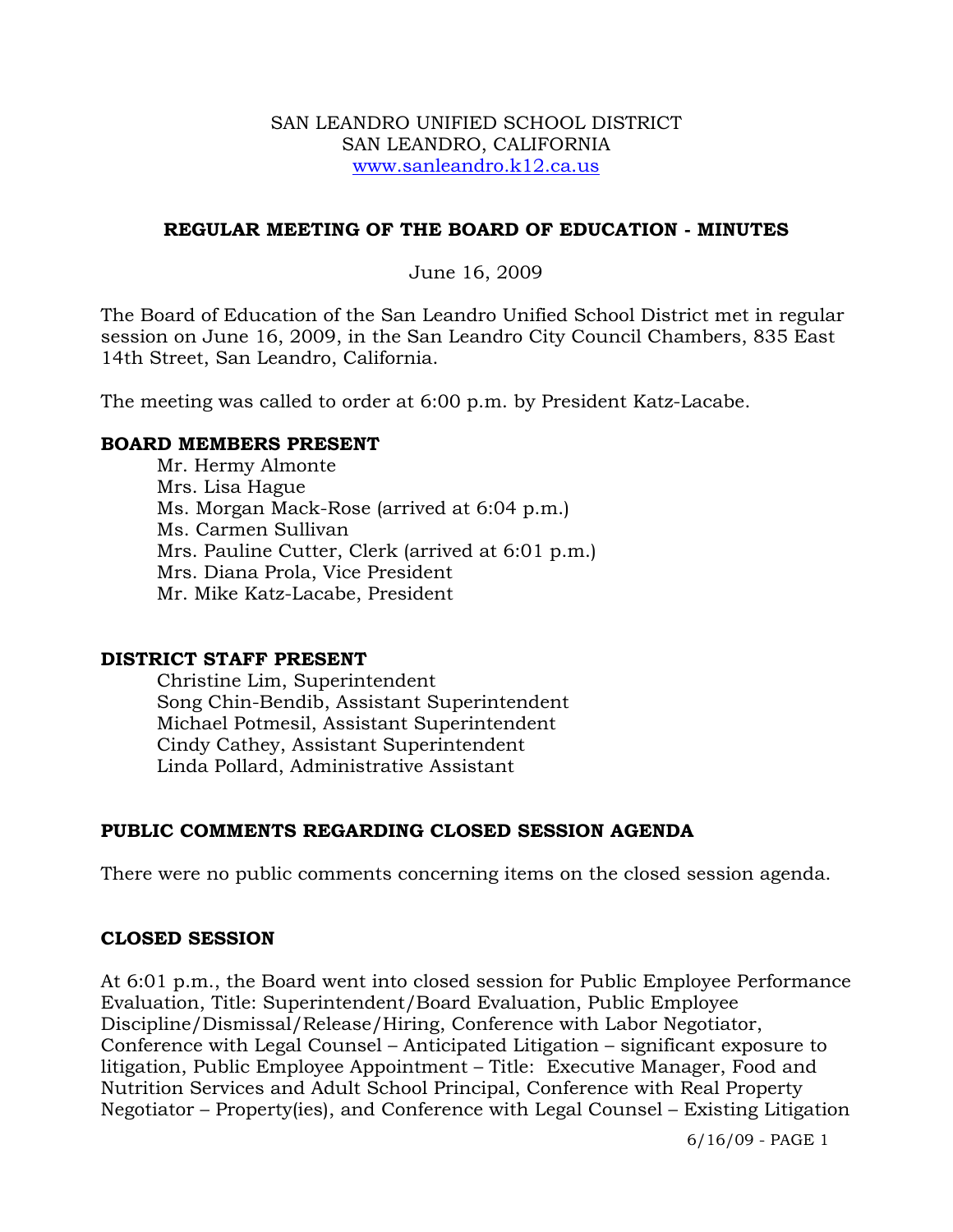pursuant to Government Code Sections 54957, 54957.6, 54956.(b), 54956.8, and 54956.9. The closed session was adjourned at 7:05 p.m.

The Board returned to open session at 7:11 p.m. with the Pledge of Allegiance to the Flag. President Katz-Lacabe said the Board had been in closed session where the following action was taken:

- On a motion made by Mrs. Cutter and seconded by Mrs. Hague, the Board appointed Bradley Frazier as San Leandro Adult School Principal by a 7-0 vote.
- On a motion made by Mrs. Hague and seconded by Mrs. Prola, the Board appointed Andrew Soliz as Executive Manager, Food and Nutrition Services by a 7-0 vote.

It was also noted that Trustee Cutter left after the vote and would be returning later in the meeting.

# **APPROVAL OF AGENDA**

At the request from Ms. Mack-Rose, the Board agreed to move up the Union Representative Reports to follow the TARI presentation.

On a motion made by Mrs. Hague and seconded by Mr. Almonte, the Board approved the agenda for the regular meeting of June 16, 2009, as amended, by a 6-0 vote. Trustee Cutter was absent.

**REPORTS** Parks & Recreation Commission Report: There was no report.

## **PRESENTATIONS**

\* The Teacher Action Research Institute-San Leandro Initiative (TARI-SLI) Project has started their first district-wide integration of arts in the 4th grade by bringing 4th grade teachers and arts specialists together for professional development and collaboration on lessons that incorporate the arts and language arts. Teachers have begun to assess student work using the Studio Habits of Mind Framework. Teachers are also documenting their inquiries, reflections and photos on the TARI website which has allowed Dr. Hetland time to coach from Massachusetts. Next year the project will broaden as 5th grade teachers join 4th grade teachers and art specialists.

 Dr. Hetland showed how this first district-wide effort of TARI teachers are collaborating and using the arts to assure that every child succeeds to their greatest potential, especially black and brown children performing at below basic according to standard measures (focal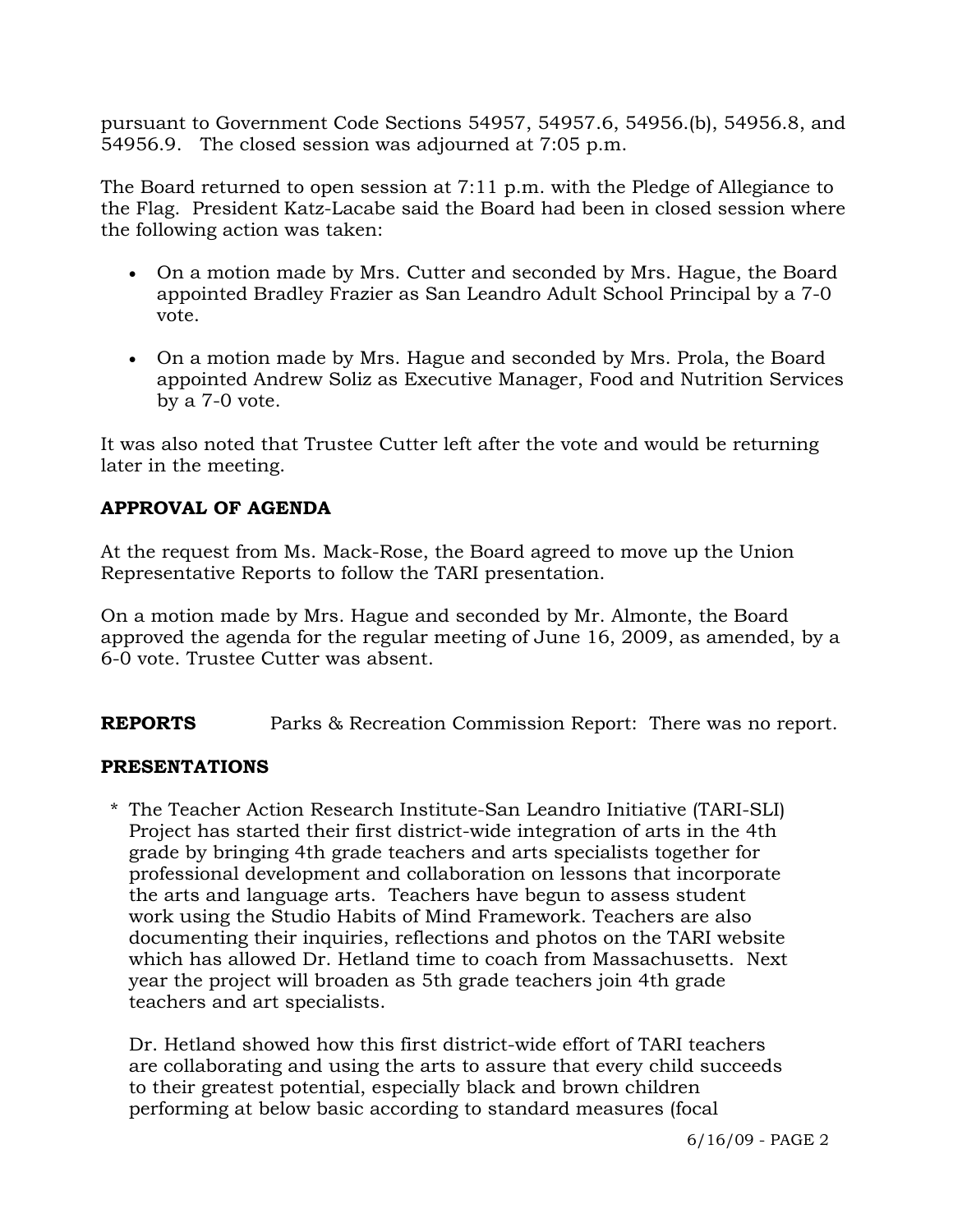students).

 In addition to leading the Board in a short 4-page book-making project, one of the highlights of Dr. Hetland's presentation was illustrating how the Culturally Responsive Teaching and Learning (CRTL) strategies in the District's professional development and the Student Habits of Mind overlap.

### **REPORTS**

- 1) Union Representative Reports
	- Carol Alvarez, California School Employee Association (CSEA), addressed the Board regarding the last-minute notice given to the union with regards to the three revised CSEA job descriptions that were coming before the Board for consideration tonight. She also raised concern regarding the tasks being shifted to the sites, and urged the Board look carefully at the impact before making any decisions.
	- Chad Dutton, representing Carpenters Local 13, reported that maintenance participated in Roosevelt Elementary School's Beautification Day and it went very well. He commended District staff, unions, and school board for their support, and suggested that the Board might consider upgrading positions in Maintenance.
	- Carol Delton, San Leandro Teachers' Association member, was pleased that the District rescinded the RIF notices. She distributed a handout advocating restoring class size reduction to 20:1 and counseling to meet AB 1802 mandates for the next two years with available funding identified by staff.
	- Tracey Lantz, representing San Leandro Managers' Association (SLMA), shared a communication on behalf of outgoing President Jan Nuño, recognizing their members for their hard work during "these tough economic times", commending Superintendent Lim for her leadership, and celebrating the years ahead with continued collaborative teamwork.

Trustee Cutter returned to the meeting at 8:05 p.m.

\* In response to the budget crisis in the state of California, the San Leandro Board of Education was required to make serious budget reductions. Specifically, 8.80 FTE staffing reductions were made to the following District Office departments: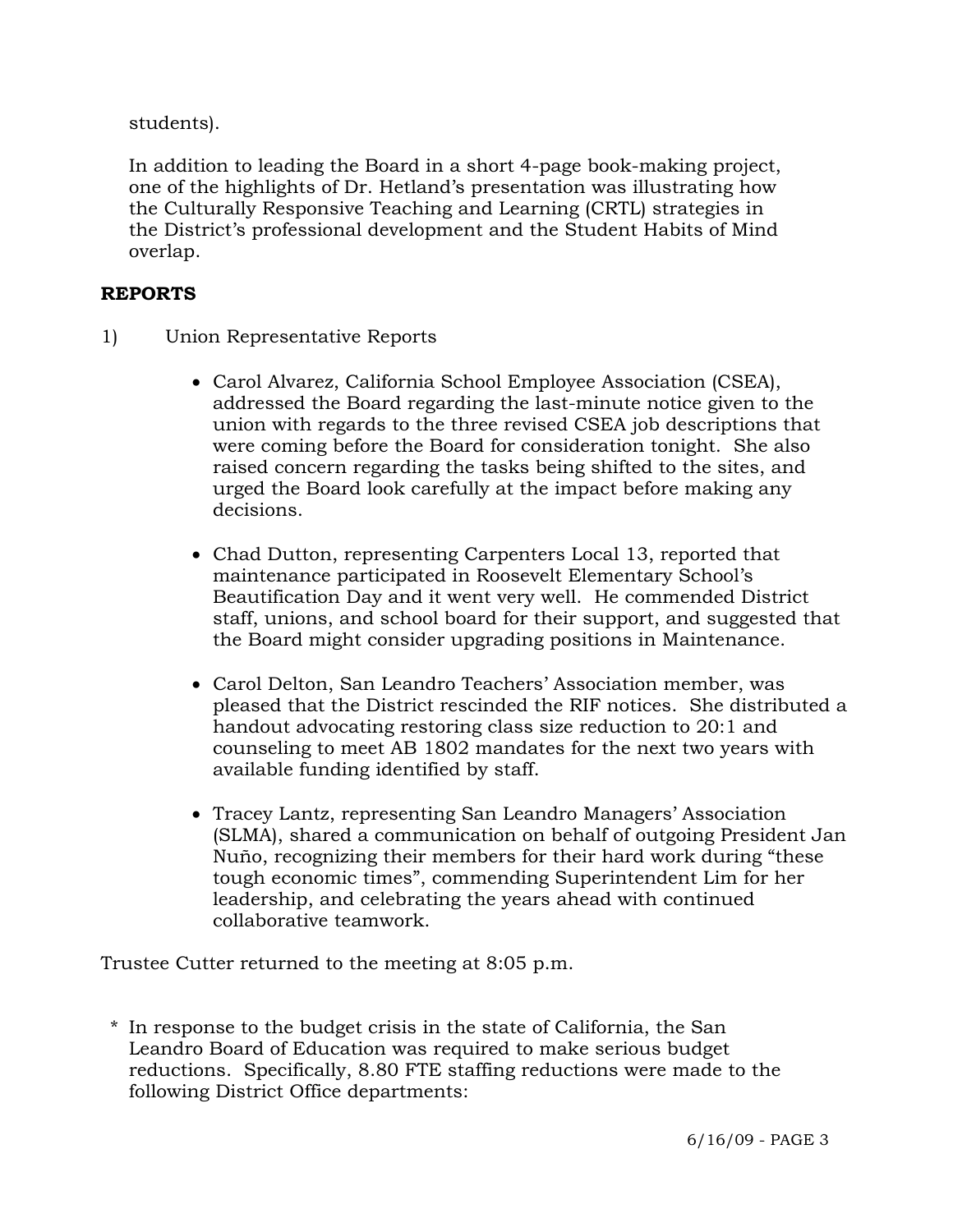- 1. Communications
	- Communication Outreach Specialist (1.0 FTE)
- 2. Human Resources
	- Personnel Secretary I (1.0 FTE)
- 3. Curriculum and Instruction
	- Curriculum Specialist (1.0 FTE)
	- IMC Clerk (.50 FTE)
- 4. Student Support Services
	- Grant Coordinator (1.0 FTE)
	- Attendance/Residence Verification Clerk (.50 FTE)
	- Attendance/Residence Verification Clerk (Grant) (.30 FTE)
- 5. Business Services.
	- Food Service/Child Nutrition Supervisor (1.0 FTE)
	- Accounts Payable Technician I (.50 FTE)
	- Duplicating Clerk (.50 FTE)
- 6. Maintenance Department (July 21)
	- Craft Maintenance Helper Lead (.50 FTE)
	- Glazier (1.0 FTE)

 Each department has analyzed the impact of the reductions. This presentation provided the Board with information regarding how each department (with the exception of the maintenance department, who will present their PowerPoint to the Board at their July 21, 2009, Board meeting) responded to their respective reductions, including: reprioritization of the work to ensure compliance, shifting of responsibilities within the department and to the sites, areas of caution as we move forward with reduced staffing at the District office.

 The Board shared their thoughts, and suggestions as well as requesting that staff share in the *Confidentially Speaking* the duties of the Personnel Secretary I and the impact by eliminating this position. In addition they expressed their gratitude to staff for continuing to find ways to make this a functioning District and serve our students in light of the financial circumstances that we are facing.

### **PUBLIC TESTIMONY ON NON-AGENDA ITEMS**

• Anita Waldron, Bancroft Middle School teacher and a member of the San Leandro Teachers' Association (SLTA) Negotiations team, offered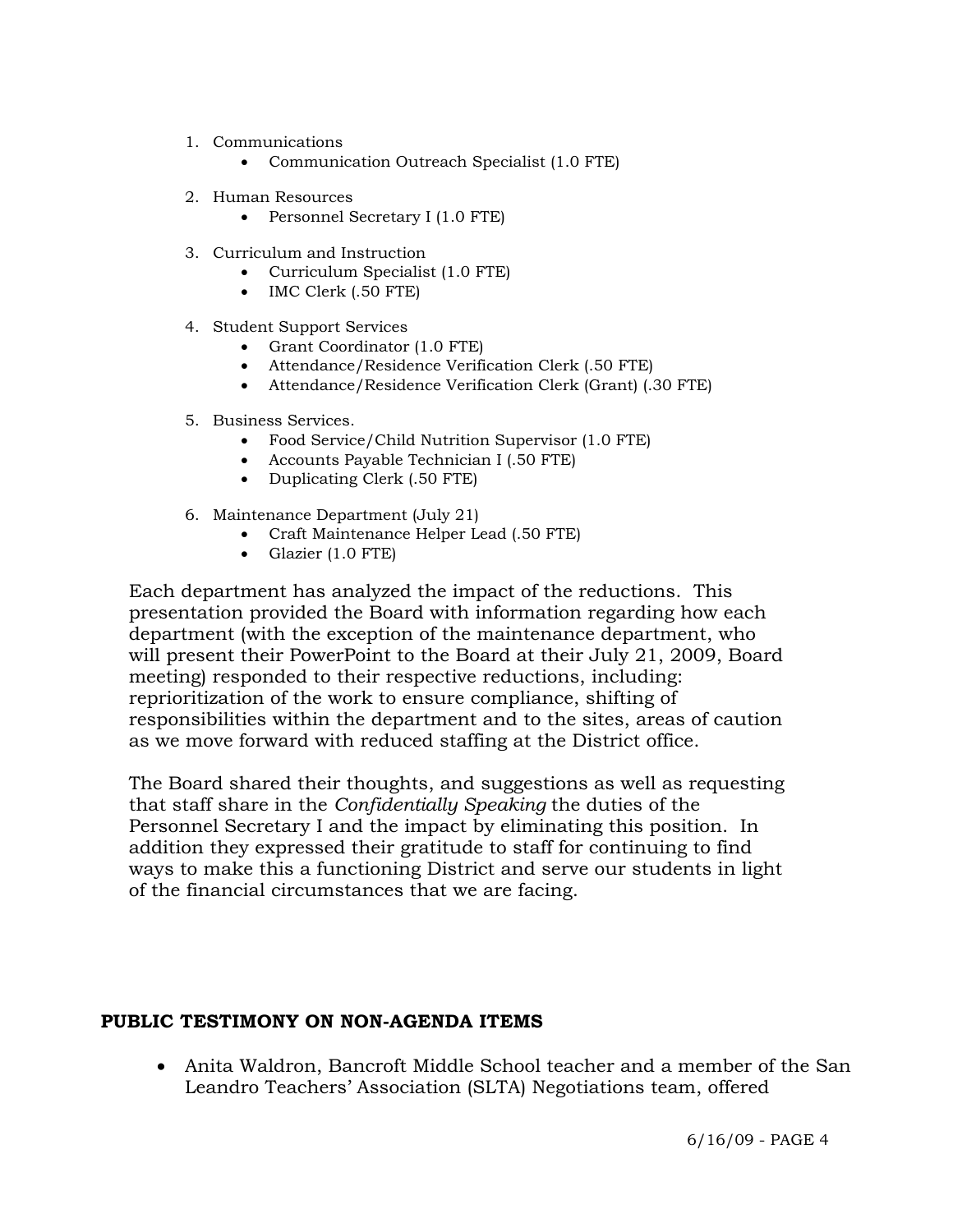accolades to the Board for their collaboration, recognizing that despite the fiscal crisis, San Leandro Unified is still a great District.

- Louise Shaw, District teacher, addressed the Board regarding the all-day kindergarten class, and her concerns regarding the timing, lack of communication and impact to the students.
- Diane Wang, District teacher, commended the District for their pioneering efforts regarding arts education and the TARI program.
- Katy McCarthy, teacher at Washington Elementary School, urged the Board to keep the class size in grades K-3 at a 20:1 teaching ratio.

The Board recessed at 10:00 p.m. and reconvened at 10:05 p.m.

# **REPORTS**

- 1) Correspondence Clerk Cutter reported receipt of the following email on June 12, 2009, from Sarah Del Grande regarding CSR and split grades classes.
- 2) Superintendence Report Superintendent Lim clarified for the Board and community that "Beyond Diversity" was Glenn Singleton's Pacific Educational Group.

Ms. Lim reported that there was a Leadership Team Institute on June 15, 2009. She thanked Trustees Sullivan and Prola for attending. Highlights included:

- The team participating in a "Leaders' Web" where each member took multicolored yarn (demonstrating diversity) and created a web of accomplishments.
- Principals Amy Furtado and Mary Anne Valles, who attended the Stanford Fellows Program this year, shared key points of that program
- Laura Hackel led the team in a TARI book-making project, where the team made nine books for administrators retiring or leaving the District
- Director of Student Students Sheila Lawrence shared her racial autobiography
- 3) Board Committee Reports
	- Facilities/Technology Mrs. Cutter reported that the committee met on June 11, 2009, and discussed Ninyo & Moore budget augmentation for additional testing and inspection needs at the 9th Grade Campus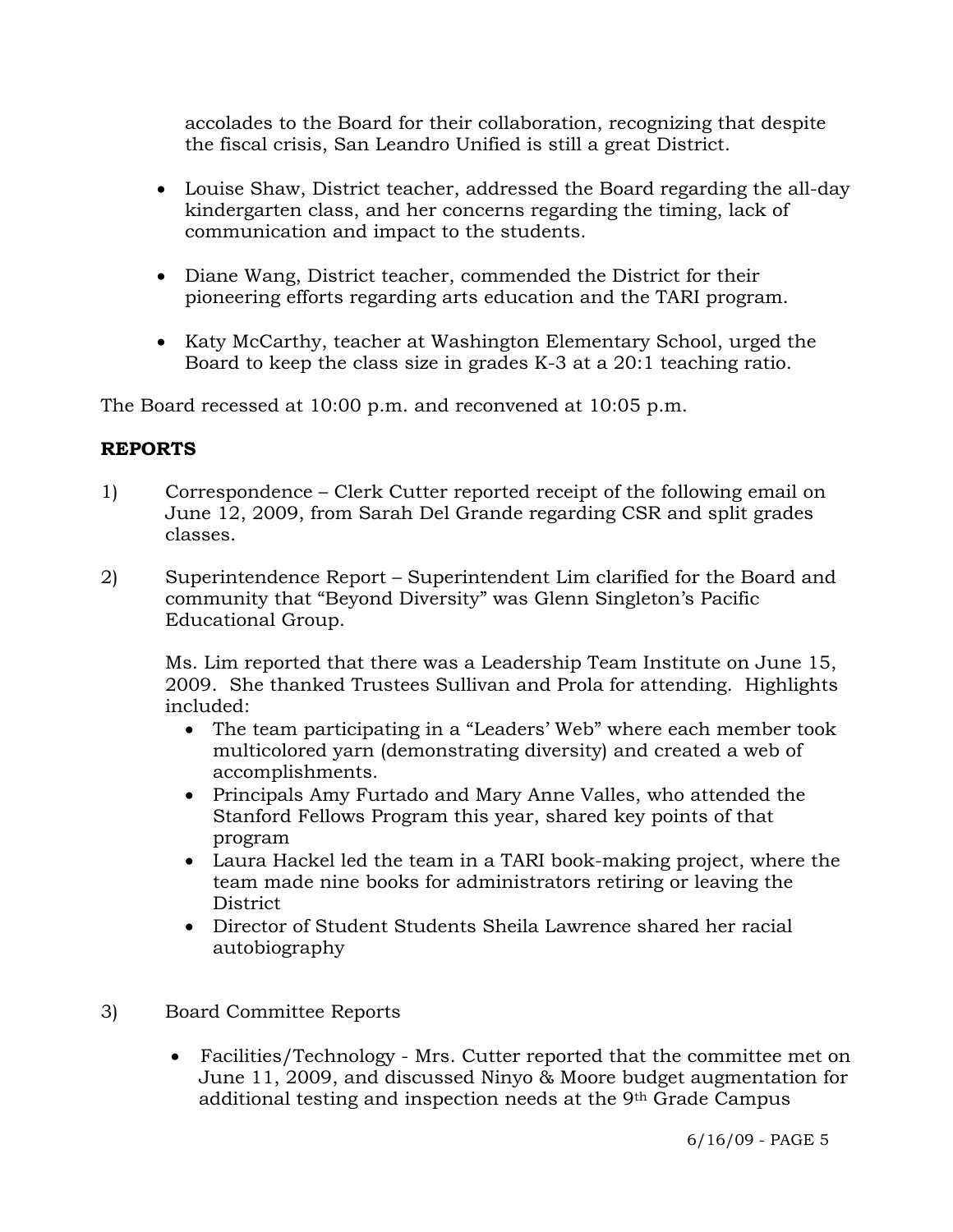project (not related to PSA), which was brought forward for Board consideration tonight, District Parking lot Change Order #2 to allow completion of project and quick closeout, and scheduling date to interview applicants for the Citizens Oversight Committee vacancy.

Mrs. Prola updated the Board on acknowledging an employee's service to the District. She reported that she had found a "bench" which she felt would be an appropriate way to honor very special employees, adding that a plaque with the name of the honoree inscribed could be attached.

- 5) Board Representatives' Reports
	- Eden Area Regional Occupational Program Mr. Almonte reported that the Council met on June 4, 2009, and approved the Joint Powers Agreement with revisions; the 2009-2010 final operating budget, and the 2009-2010 school calendar. Mr. John Taylor, a ROP teacher at the Center, was selected as Eden Area ROP Teacher of the Year.

### **CONSENT ITEMS**

- Mrs. Prola requested that 3.3-C, Renewal of San Leandro Adult School Carl Perkins Career & Technical Education Grant Application be pulled.
- Ms. Sullivan requested that 1.1-C Approval of Board Minutes May 5, 2009, be pulled.
- Mr. Almonte requested that 1.2-C Approval of Board Minutes May 19, 2009, be pulled.

#### General Services

## 1.3-C Resolution #09-32 Board Compensation – Pauline Cutter

#### Human Resources

2.1-C Acceptance of Personnel Report

#### Educational Services

## 3.1-C Acceptance of Donations

## Business Operations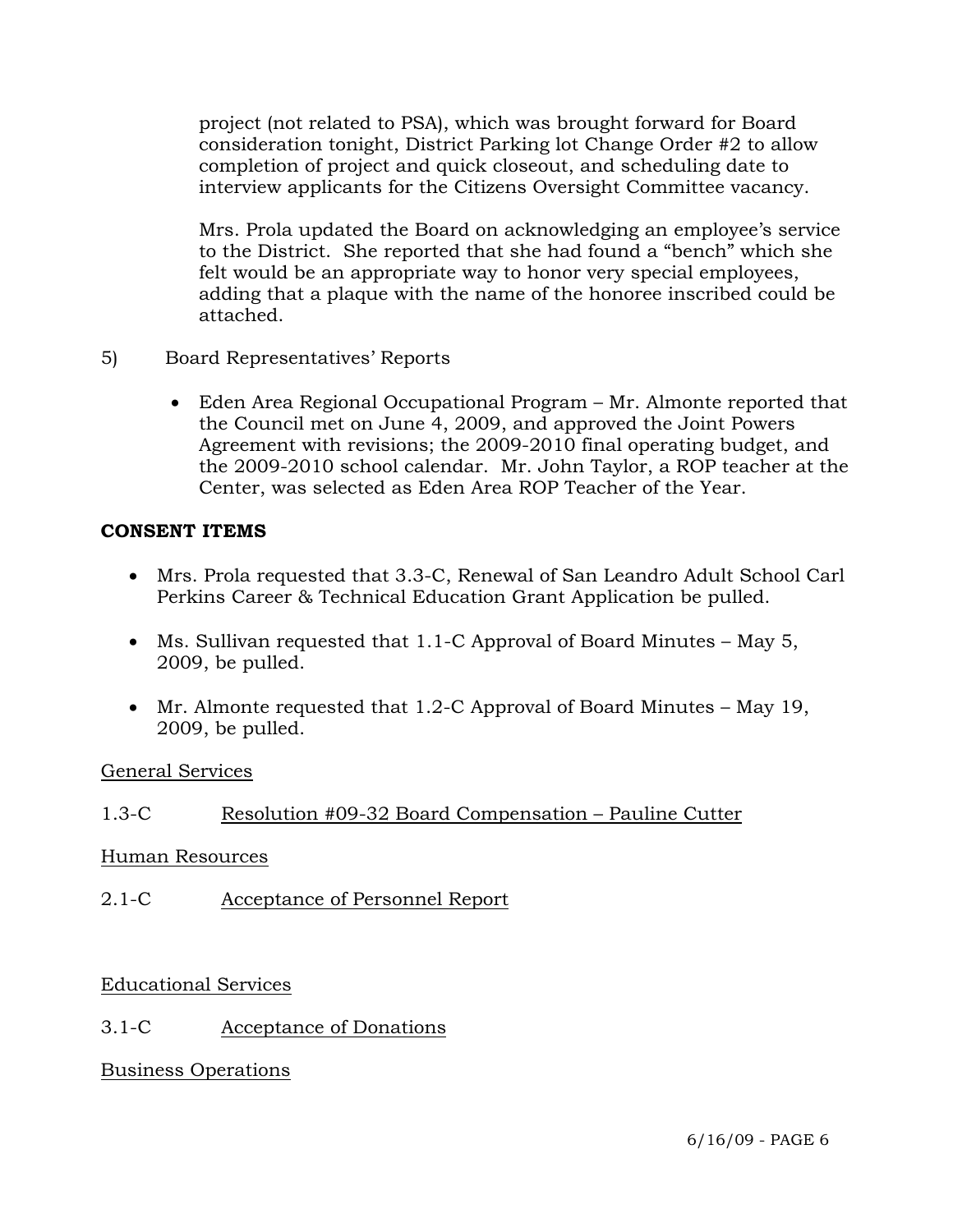- 4.1-C Ratification of May 2009 Payroll
- 4.2-C Approval of Bill Warrants
- 4.3 C First Amended and Reinstated Joint Exercises of Powers Agreement Creating the Alameda County School Insurance Group (ACSIG)

## Facilities and Construction

- 5.1-C OC Jones & Sons, Inc. Contract Change Order #4 for the New District Parking Lot
- 5.2-C Amendment #5 Augmentation of Ninyo & Moore Geotechnical Engineering and Soils Investigation Contract to Provide Testing and Special Inspection Services for Addition Test and Inspection Services for Addition Test and Inspection Needs at the 9th Grade Campus Project

On a motion made by Ms. Mack-Rose and seconded by Mrs. Hague, the Board approved the remaining consent items by a 7-0 vote.

### General Services

### 1.1-C Approval of Board Minutes – May 5, 2009

Mrs. Sullivan asked that these minutes be tabled so that she could check her notes on a comment she made on page sixteen regarding the College Board website, under "Additional Suggestions and Comments from Board Members".

On a motion made by Ms. Sullivan and seconded by Mrs. Prola, the Board tabled the minutes from May 5, 2009, as recommended, by a 7-0 vote.

## 1.2-C Approval of Board Minutes – May 19, 2009

Mr. Almonte noted a missing letter "o" in the word "to" in the fourth paragraph on page seven of the minutes, and should read "After sharing their thoughts, the Board directed staff **to** bring back…."

On a motion made by Mr. Almonte and seconded by Ms. Mack-Rose, the Board approved the Board minutes – May 19, 2009, as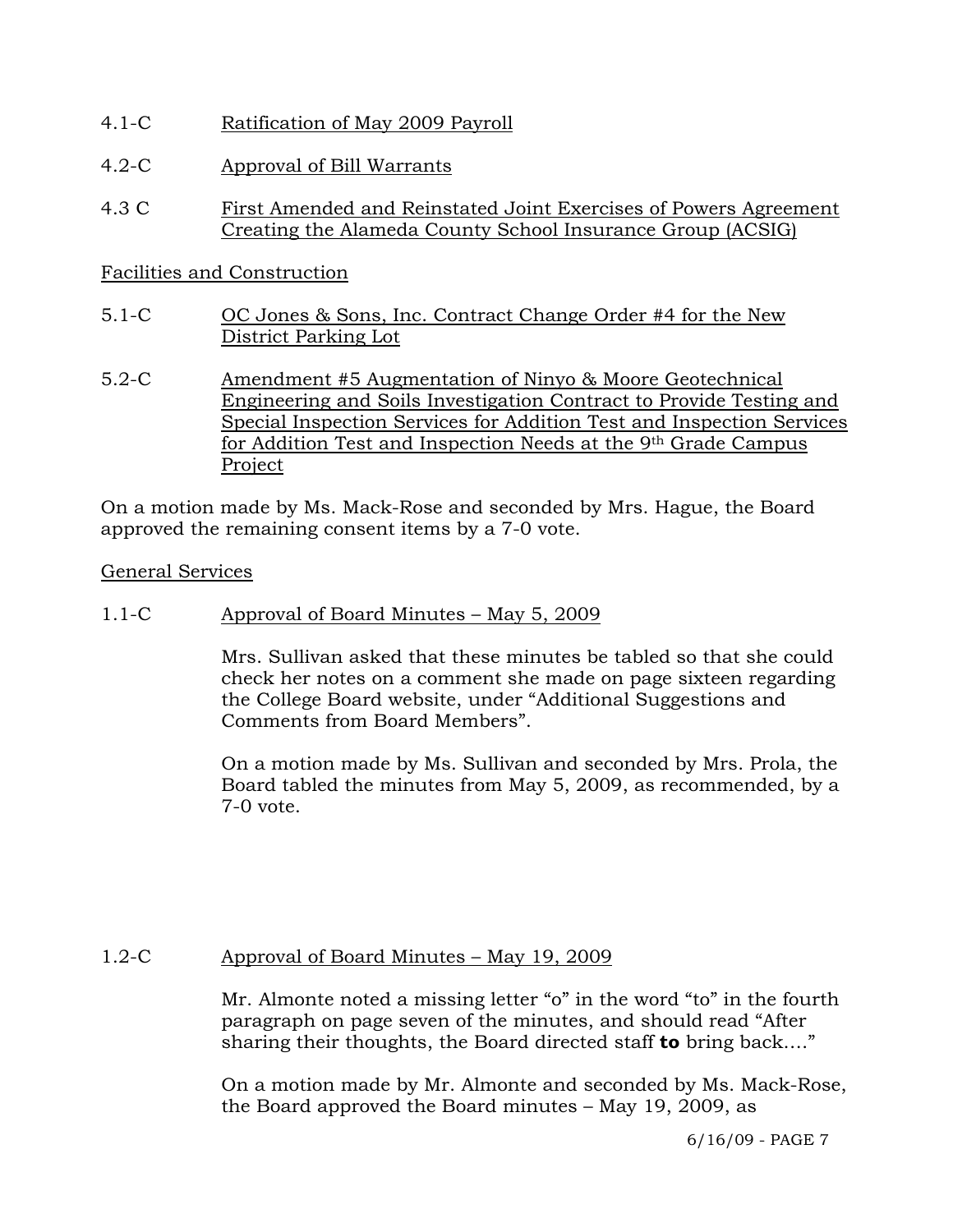amended, by a 7-0 vote.

#### Educational Services

3.3-C Renewal of San Leandro Adult School Carl Perkins Career & Technical Education Grant Application

> Mrs. Prola raised a question regarding how the District was addressing gender non-traditional training. Ms. Lim suggested that staff could address this in the *Confidentially Speaking*.

On a motion made by Mrs. Prola and seconded by Ms. Mack-Rose, the Board approved the renewal of San Leandro Adult School Carl Perkins Career & Technical Education Grant Application by a 7-0 vote.

#### **ACTION ITEMS**

#### Human Resources

2.1-A Student Support Services Reconfiguration Action Plan and Job Descriptions and Positions

> Assistant Superintendent of Human Resources Mike Potmesil stated that it should be noted that the fiscal impact is cost neutral. He also distributed revised job descriptions for the three CSEA positions, stating that in addition to some minor clerical corrections, the following changes in language were made:

Office Manager

- Replace "Child Welfare & Attendance (CWA) with "Student Support Services" in the job title
- Delete Chinese and replace with Mandarin or Cantonese under "Preferred Requirements"

Specialist

- Replace "Child Welfare & Attendance (CWA) with "Student Support Services" in the job title
- Under Essential Functions, add "may" to "**may** provide substitute coverage of staff"
- Replace "emergency" with "time sensitive under Ability to: "Provide **time sensitive** services to school sites as needed"
- Under Special Requirements delete Chinese and add Mandarin or Cantonese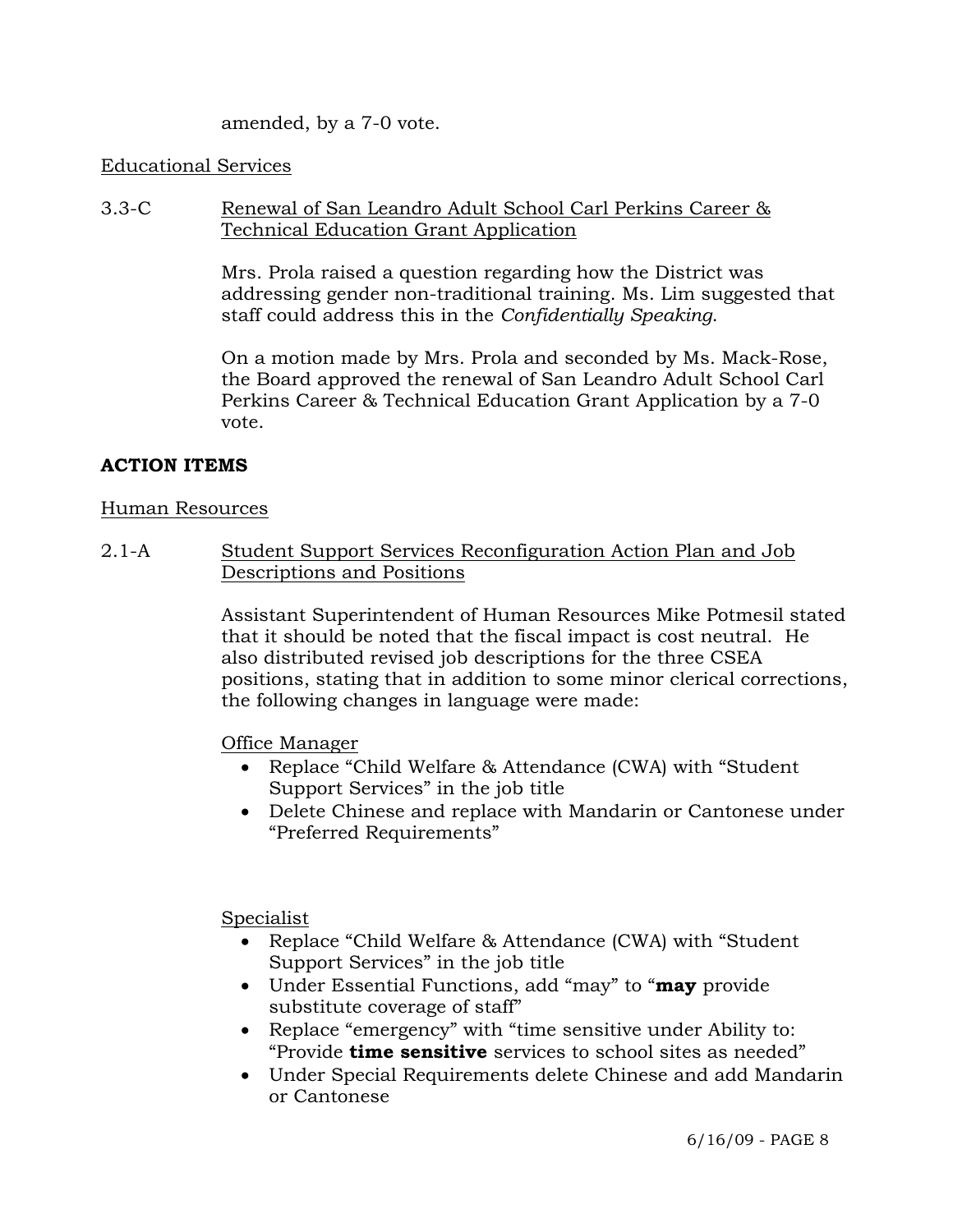• Under required licenses and/certificates remove "If driving a vehicle is required in the course of work, operator must posses a valid and appropriate California Driver's License and insurance with "**California Driver's License and insurance**".

## Health Services Clerk

• Under Special Requirements delete Chinese and add Mandarin or Cantonese under Special Requirements

Responding to Board concerns, Mr. Potmesil explained the rational behind the job descriptions, including that physical demands and working conditions must be clearly stated. He also explained that while the employees who currently hold the positions of Health Clerk and Office Manager are not required to "act as an interpreter and perform translation services", a side letter with CSEA will indicate that their evaluations will not be negatively effected because they cannot perform that duty; however, in the future, because of the increased diversity of the student population, this has been included as an essential function.

On a motion made by Mrs. Prola and seconded by Mrs. Cutter, the Board approved the cost neutral Student Support Services Reconfiguration Action Plan by freezing .5 FTE in addition to 1.8 FTE reduction and upgrading three California School Employees Association (CSEA) positions, with the amended language and clerical changes, by a 7-0 vote.

At 10:27 p.m., on a motion made by Ms. Mack-Rose and seconded by Mrs. Prola, the Board extended the meeting to 10:45 p.m. by a 7-0 vote.

2.2-A Resolution #09-33 Establishment of Four-Consecutive-Day Workweek for the Period of July 6, 2009, through July 31, 2009

> On a motion made by Mrs. Hague and seconded by Ms. Mack-Rose, the Board adopted Resolution #09-33 Establishment of Four-Consecutive-Day Workweek for the period of July 6, 2009, through July 31, 2009, by a 7-0 vote.

## **CONFERENCE ITEMS**

#### Business Operations

## 4.1-CF Earmark the Reduction of 50% of Board Stipend for Board Training

On a motion made by Ms. Mack-Rose and seconded by Mrs. Cutter,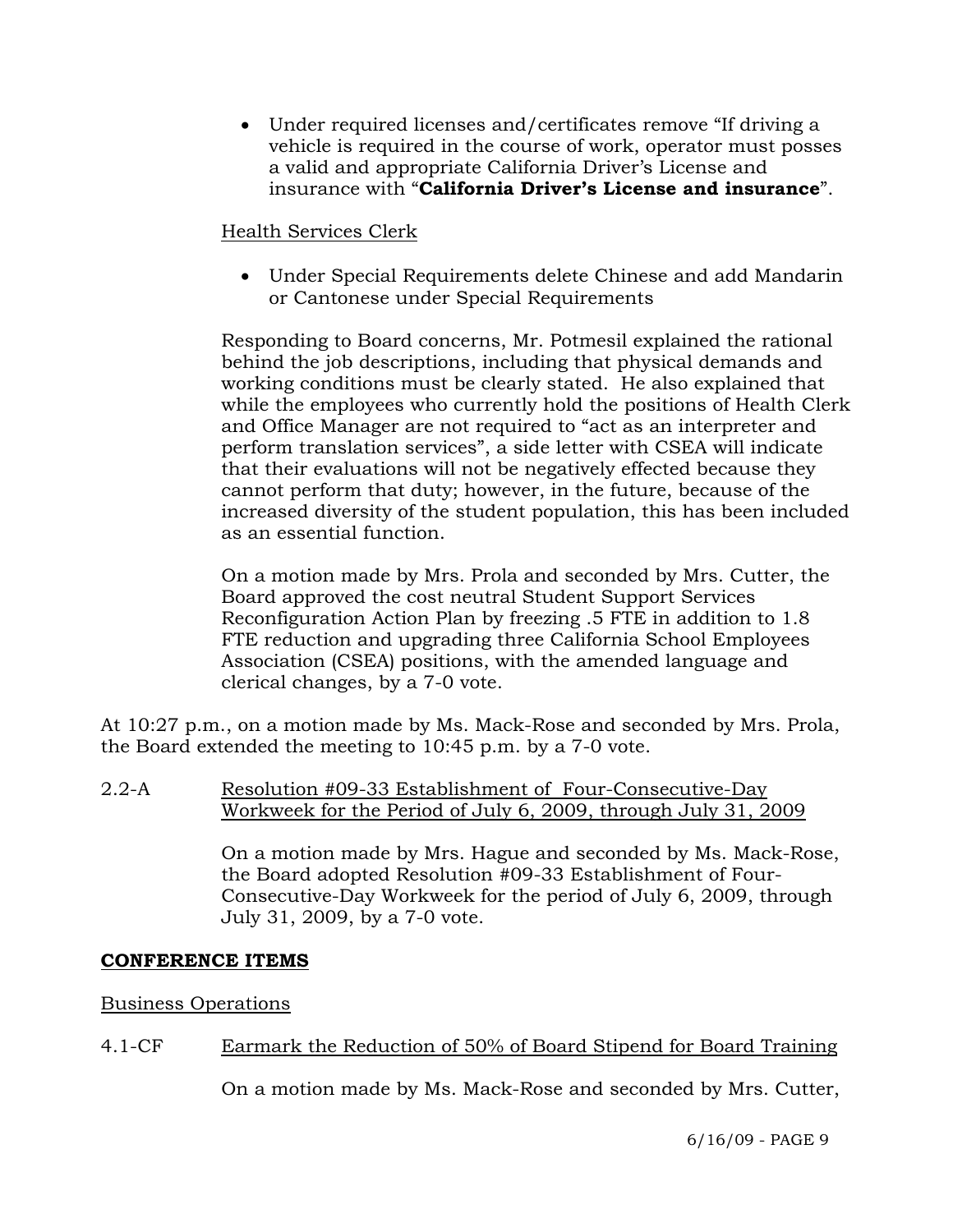the Board discussed and considered approving earmarking the previously reduced 50% of the Board stipends to be used for Board training.

Following a brief discussion, Ms. Mack-Rose suggested that money available outside of the stipends could be used for training, special events, and other functions; however, it was noted that the funds referred to were used for election fees, raising concern that the money may not be available for upcoming elections i.e. parcel should that occur.

Following the discussion, on an amended motion by Mrs. Prola an seconded by Ms. Mack-Rose, the Board approved to reinstate the previously agreed upon 50% reduction in Board stipend and allow the Board to use their stipends at their own discretion by a 7-0 vote.

### **INFORMATION ITEMS**

#### Business Operations

### 4.1-I Miscellaneous Receipts

Miscellaneous receipts in the amount of \$17, 063,028.71 have been deposited in the Treasure of Alameda County

## **ADDITIONAL SUGGESTIONS AND COMMENTS FROM BOARD MEMBERS**

- Ms. Mack-Rose would like staff to address, in the *Confidentially Speaking*, the recently revealed increase of \$1.18 million in State Fiscal Stabilization Fund (SFSF) reimbursement amount of \$1.18 million to restore cuts made to categorical programs, as well as the assertion that Title I stimulus funds can be used to preserve class-size reduction to Title I schools, and an analysis of the 21st Century Grant and if that be used for restoring counseling positions.
- Mrs. Sullivan commented on the graduations and promotion. She enjoyed attending the Leadership Institute on Monday, and was very impressed with their accomplishments. Ms. Sullivan would like the Board to revisit the CSBA Agenda-Online services.
- Mr. Almonte would like to agendized safety at the schools sites and disaster preparedness at a future Board meeting.
- Mrs. Hague commented on how disappointed she was on the lack of Board attendance at the Senior Recognition Night where over 200 seniors received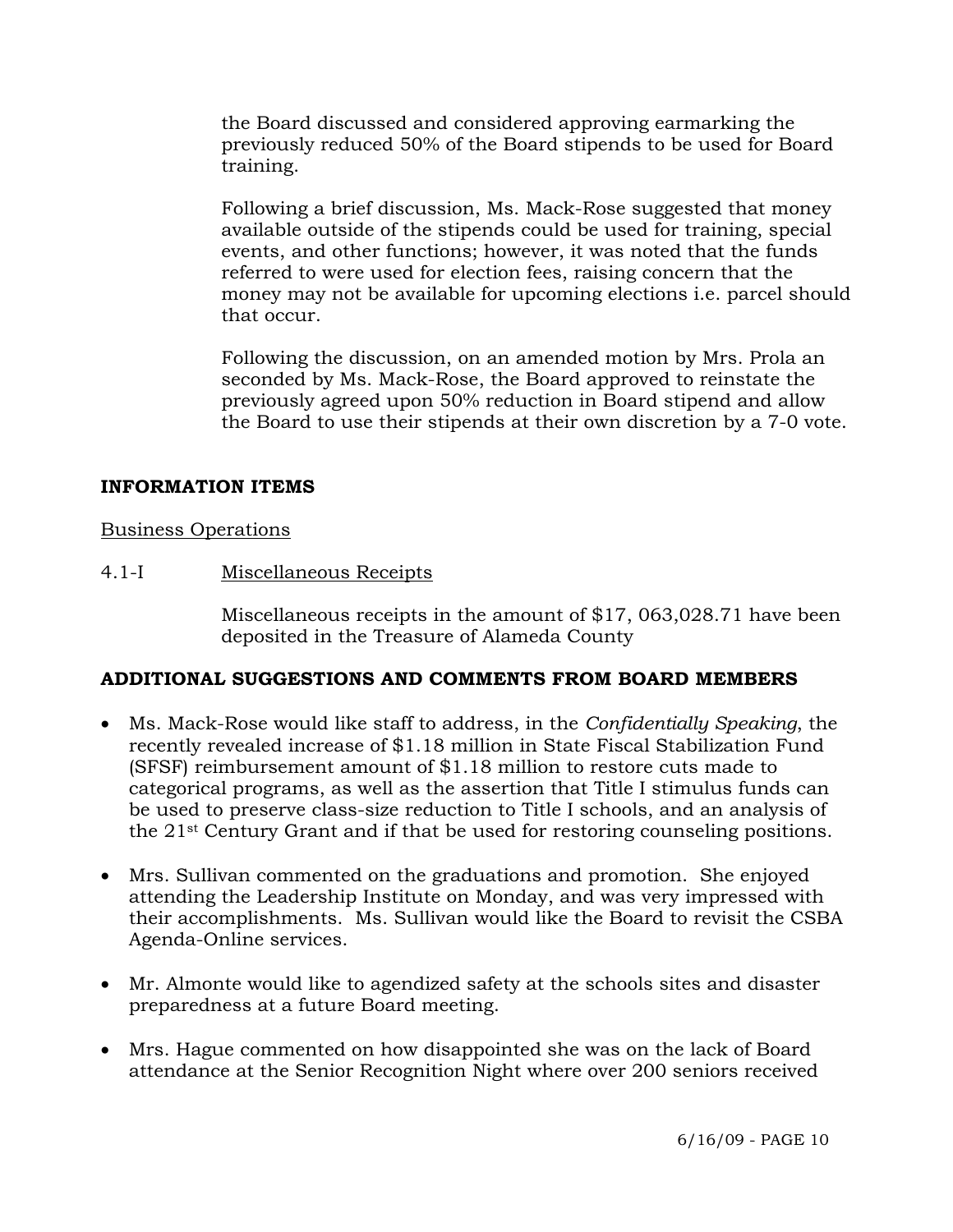college grants and scholarship, totaling approximately \$1.8 million. She hoped that more of the Board would able to attend in the future.

- Mrs. Cutter asked that the meeting be adjourned in memory of her Dad, Charles Russo. She also noted that at the San Lorenzo Unified School District's Board meeting, speakers were limited to one minute, ten seconds.
- Mrs. Prola commented that she attend the high school graduation at Cal State University East Bay, and expressed how appalled she was on the unruly behavior displayed by some of the graduates, suggesting several options to remedy this type of conduct in the future.